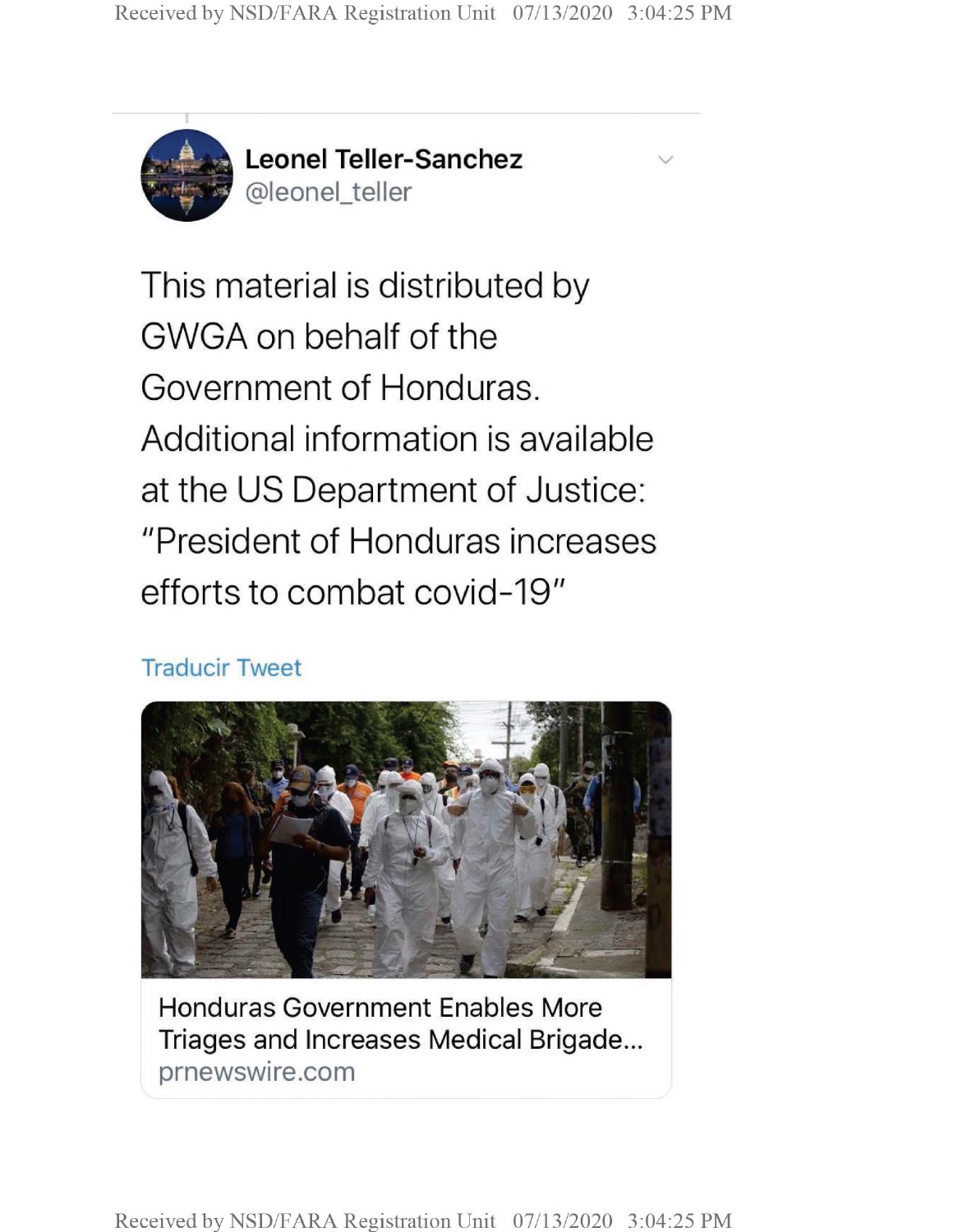

**Leonel Teller-Sanchez** @... • 26m ^ @POTUS @VP @SpeakerPelosi @SecPompeo @WHAAsstSecty @DHS\_Wolf @SenatorRisch @SenatorMenendez @marcorubio @SenatorCardin @RepEliotEngel @RepMcCaul @RepSires @RepRooney @HispanicCaucus @Southcom President of Honduras increases efforts to combat covid-19



Honduras Government Enables More Triages and Increases M... prnewswire.com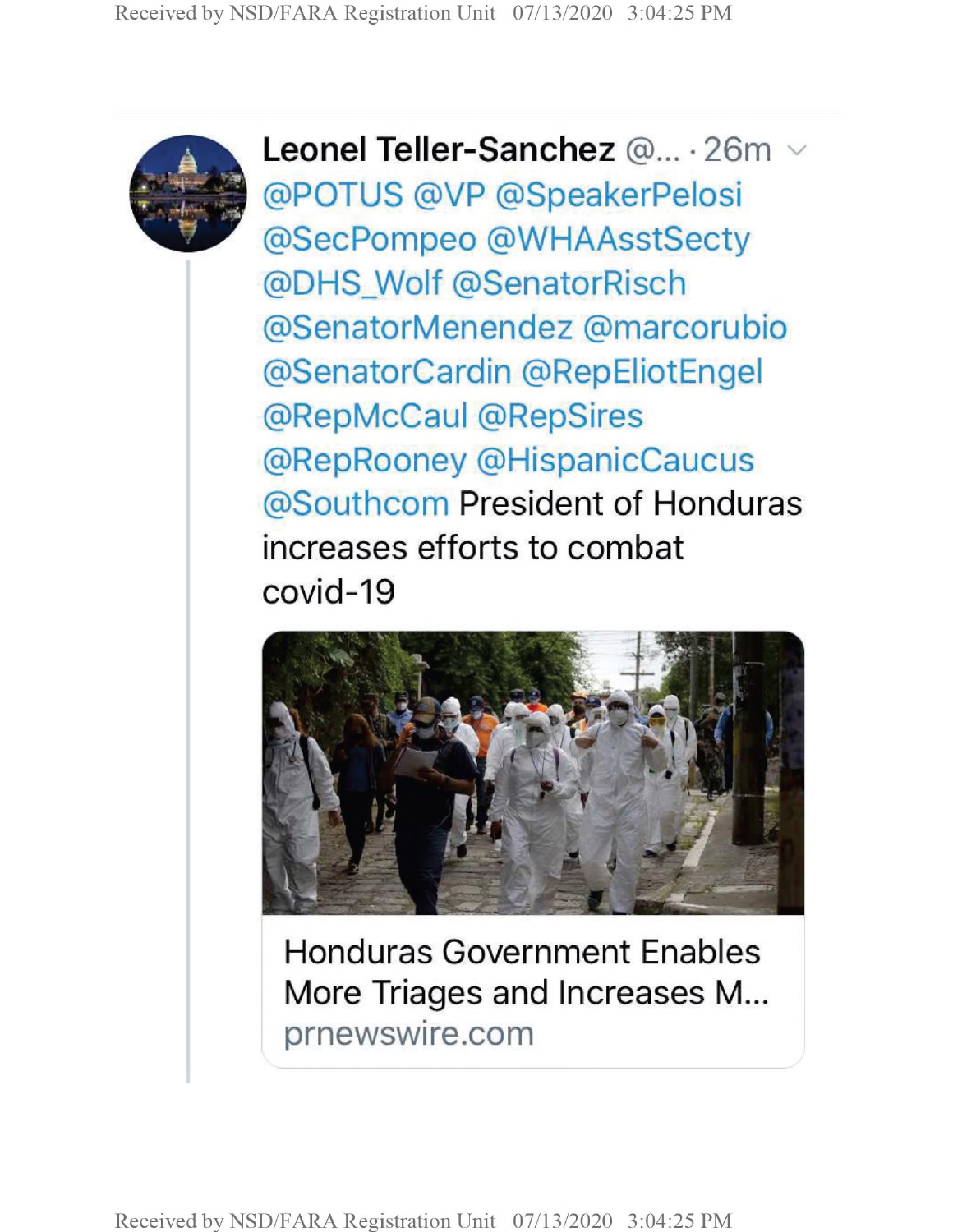## Honduras Government Enables More Triages and Increases Medical Brigades to Massively Detect People Affected by COVID-19

NEWS PROVIDED BY **The Government of the Republic of Honduras —** JullO, 2020,14:46 ET

TEGUCIGALPA, Honduras, July 10, 2020/PRNewswire/- Honduras government reinforced <sup>a</sup> series of measures to identify and prevent the spread and contagion of covid-19 throughout the national territory.

In the last hours, President Juan Orlando Hernández announced the authorization of more triages and care centers in conjunction with the municipalities, churches, private sector and others "to continue facing the pandemic and reinforcing hospitals with more equipment and supplies".



Brigada covid